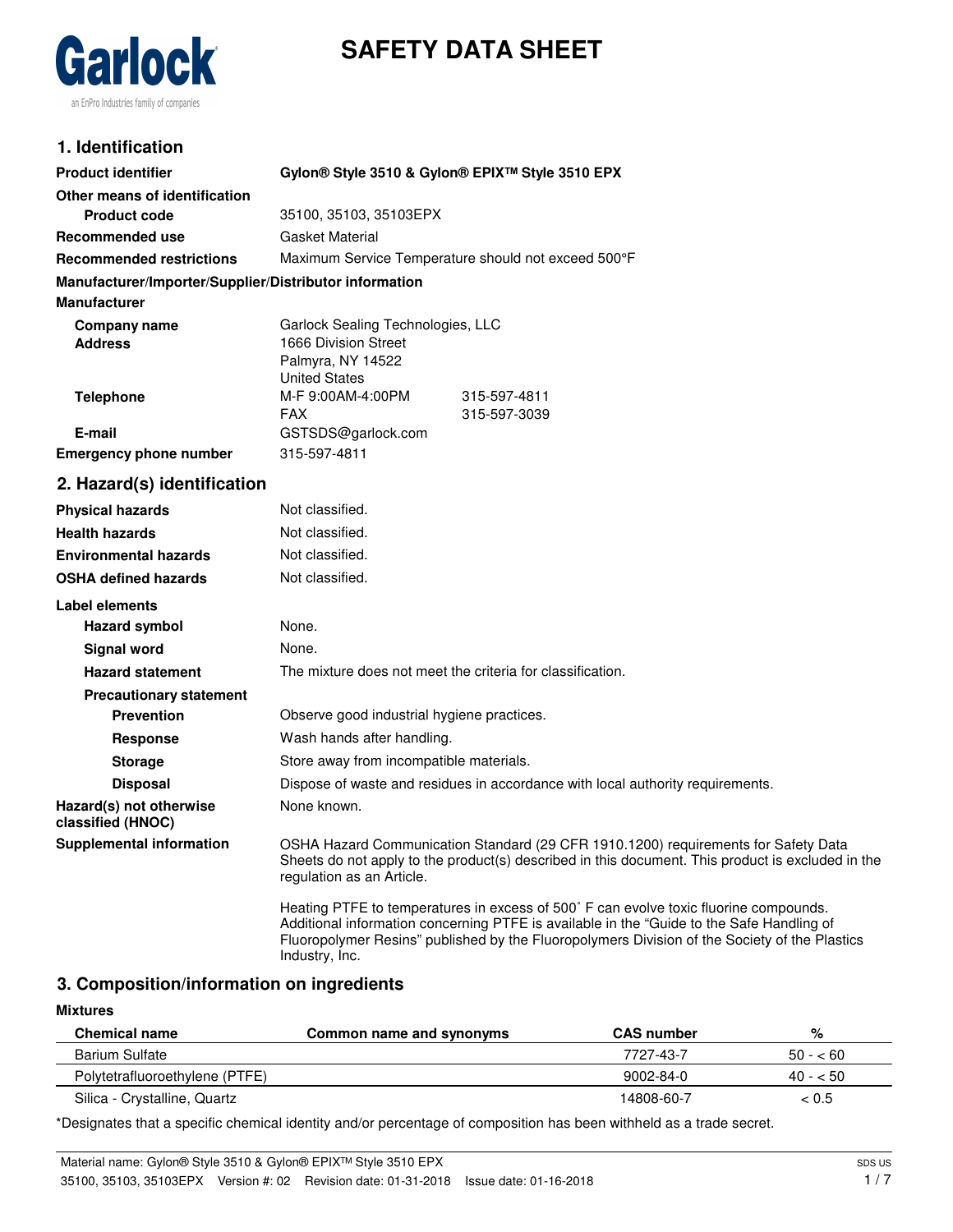### **4. First-aid measures**

| <b>Inhalation</b>                                                            | No specific intervention is indicated as the product is not likely to be hazardous by inhalation.<br>Consult a physician if necessary. If exposed to fumes from overheating or combustion, move to<br>fresh air. Consult physician if symptoms persist. |
|------------------------------------------------------------------------------|---------------------------------------------------------------------------------------------------------------------------------------------------------------------------------------------------------------------------------------------------------|
| <b>Skin contact</b>                                                          | The product is not likely to be hazardous by skin contact, but cleansing the skin after use is<br>advisable.                                                                                                                                            |
| Eye contact                                                                  | Rinse with water. Get medical attention if irritation develops and persists.                                                                                                                                                                            |
| Ingestion                                                                    | No specific intervention is indicated, as product is not likely to be hazardous by ingestion. Consult<br>a physician if necessary.                                                                                                                      |
| <b>Most important</b><br>symptoms/effects, acute and<br>delayed              | Direct contact with eyes may cause temporary irritation.                                                                                                                                                                                                |
| Indication of immediate<br>medical attention and special<br>treatment needed | Treat symptomatically.                                                                                                                                                                                                                                  |
| <b>General information</b>                                                   | Ensure that medical personnel are aware of the material(s) involved, and take precautions to<br>protect themselves.                                                                                                                                     |
| 5. Fire-fighting measures                                                    |                                                                                                                                                                                                                                                         |

| Suitable extinguishing media                                     | Water fog. Foam. Dry chemical powder. Carbon dioxide (CO2).                                                                                          |
|------------------------------------------------------------------|------------------------------------------------------------------------------------------------------------------------------------------------------|
| Unsuitable extinguishing<br>media                                | Do not use water jet as an extinguisher, as this will spread the fire.                                                                               |
| Specific hazards arising from<br>the chemical                    | During fire, gases hazardous to health may be formed.                                                                                                |
| Special protective equipment<br>and precautions for firefighters | Self-contained breathing apparatus and full protective clothing must be worn in case of fire.                                                        |
| <b>Fire fighting</b><br>equipment/instructions                   | Hydrogen fluoride fumes emitted during a fire can react with water to form hydrofluoric acid. Wear<br>neoprene gloves when handling refuse from fire |
| <b>Specific methods</b>                                          | Use standard firefighting procedures and consider the hazards of other involved materials.                                                           |
| <b>General fire hazards</b>                                      | No unusual fire or explosion hazards noted.                                                                                                          |

## **6. Accidental release measures**

| Personal precautions,<br>protective equipment and<br>emergency procedures | None known.     |
|---------------------------------------------------------------------------|-----------------|
| Methods and materials for<br>containment and cleaning up                  | None necessary. |
| <b>Environmental precautions</b>                                          | None known.     |
| 7 Herealling and starsers                                                 |                 |

## **7. Handling and storage Precautions for safe handling**

Avoid grinding, abrading or other mechanical actions. Dust generated from this material must be managed by wet wiping or vacuuming with HEPA filtration equipped vacuum cleaners. Do not dry sweep or blow dust with compressed air. Avoid breathing dust. Avoid contamination of cigarettes or tobacco with dust from this material.

**Conditions for safe storage, Store in original tightly closed container. including any incompatibilities**

## **8. Exposure controls/personal protection**

### **Occupational exposure limits**

### **US. OSHA Table Z-1 Limits for Air Contaminants (29 CFR 1910.1000)**

| <b>Components</b>                                  | Type       | Value                  | <b>Form</b>          |  |
|----------------------------------------------------|------------|------------------------|----------------------|--|
| Barium Sulfate (CAS<br>7727-43-7)                  | <b>PEL</b> | $5 \text{ mg/m}$       | Respirable fraction. |  |
|                                                    |            | $15 \text{ mg/m}$      | Total dust.          |  |
| Silica - Crystalline, Quartz<br>$(CAS 14808-60-7)$ | <b>PEL</b> | $0.05 \,\mathrm{mg/m}$ | Respirable dust.     |  |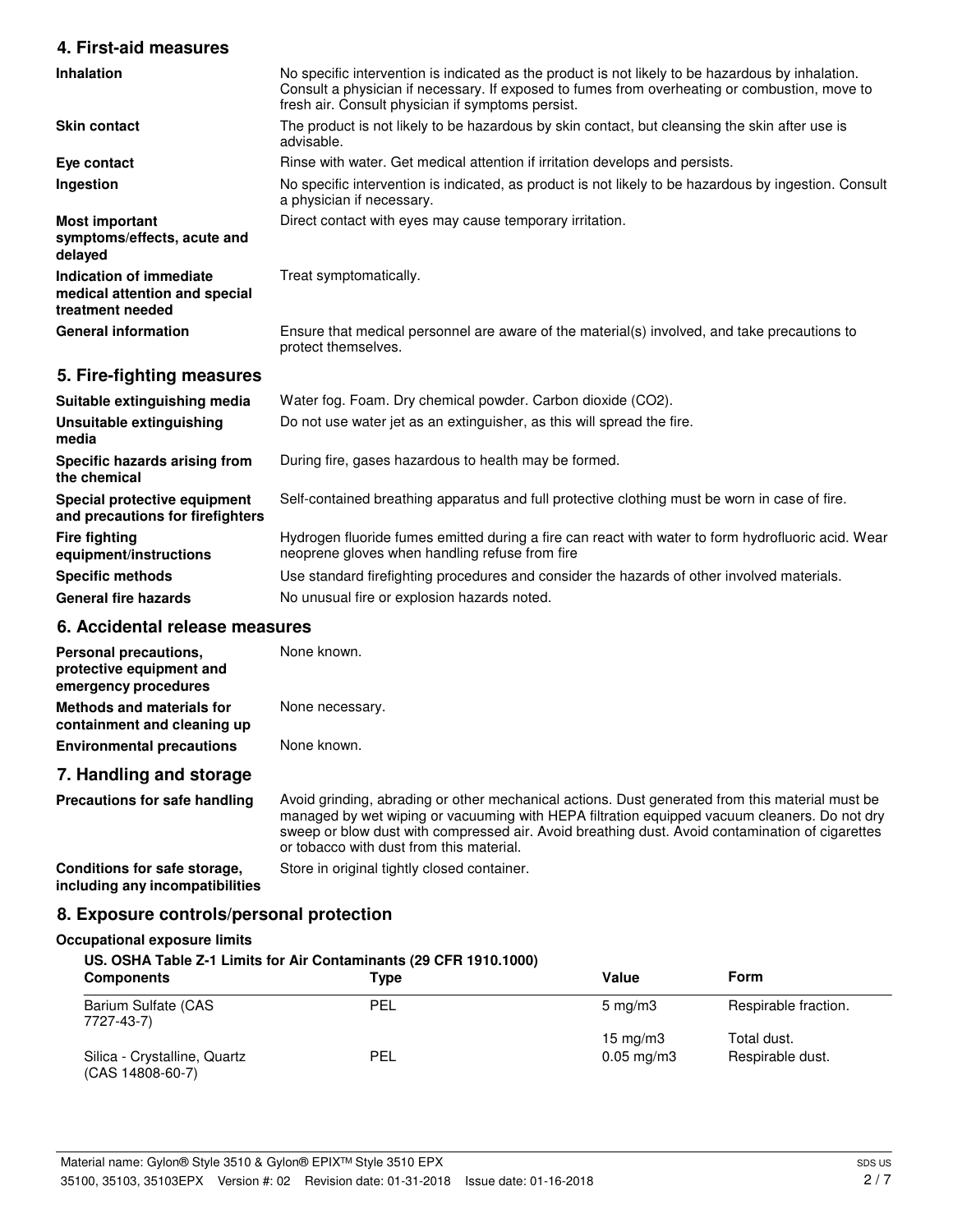| US. OSHA Table Z-3 (29 CFR 1910.1000)<br><b>Components</b>   | Type                                                                                                                                                                                                                        | Value            | Form                 |
|--------------------------------------------------------------|-----------------------------------------------------------------------------------------------------------------------------------------------------------------------------------------------------------------------------|------------------|----------------------|
| Barium Sulfate (CAS<br>7727-43-7)                            | <b>TWA</b>                                                                                                                                                                                                                  | $5$ mg/m $3$     | Respirable fraction. |
|                                                              |                                                                                                                                                                                                                             | 15 mg/m3         | Total dust.          |
|                                                              |                                                                                                                                                                                                                             | 50 mppcf         | Total dust.          |
|                                                              |                                                                                                                                                                                                                             | 15 mppcf         | Respirable fraction. |
| Silica - Crystalline, Quartz<br>$(CAS 14808-60-7)$           | <b>TWA</b>                                                                                                                                                                                                                  | $0.1$ mg/m $3$   | Respirable.          |
|                                                              |                                                                                                                                                                                                                             | 2.4 mppcf        | Respirable.          |
| <b>US. ACGIH Threshold Limit Values</b><br><b>Components</b> | <b>Type</b>                                                                                                                                                                                                                 | Value            | Form                 |
|                                                              |                                                                                                                                                                                                                             |                  |                      |
| Barium Sulfate (CAS<br>7727-43-7)                            | <b>TWA</b>                                                                                                                                                                                                                  | $5$ mg/m $3$     | Inhalable fraction.  |
| Silica - Crystalline, Quartz<br>$(CAS 14808-60-7)$           | <b>TWA</b>                                                                                                                                                                                                                  | $0.025$ mg/m3    | Respirable fraction. |
| US. NIOSH: Pocket Guide to Chemical Hazards                  |                                                                                                                                                                                                                             |                  |                      |
| <b>Components</b>                                            | <b>Type</b>                                                                                                                                                                                                                 | Value            | Form                 |
| Barium Sulfate (CAS<br>7727-43-7)                            | <b>TWA</b>                                                                                                                                                                                                                  | $5 \text{ mg/m}$ | Respirable.          |
|                                                              |                                                                                                                                                                                                                             | $10$ mg/m $3$    | Total                |
| Silica - Crystalline, Quartz<br>(CAS 14808-60-7)             | <b>TWA</b>                                                                                                                                                                                                                  | $0.05$ mg/m $3$  | Respirable dust.     |
| <b>Biological limit values</b>                               | No biological exposure limits noted for the ingredient(s).                                                                                                                                                                  |                  |                      |
| Appropriate engineering<br>controls                          | General ventilation normally adequate.                                                                                                                                                                                      |                  |                      |
|                                                              | Individual protection measures, such as personal protective equipment                                                                                                                                                       |                  |                      |
| Eye/face protection                                          | As generally good practice, safety glasses with side shields are recommended when handling this<br>product to prevent eye contact with particulate matter.                                                                  |                  |                      |
| <b>Skin protection</b>                                       |                                                                                                                                                                                                                             |                  |                      |
| <b>Hand protection</b>                                       | When handling hot material, use heat resistant gloves. Glove selection must take into account any<br>solvents and other hazards present.                                                                                    |                  |                      |
| Other                                                        | Not normally needed.                                                                                                                                                                                                        |                  |                      |
| <b>Respiratory protection</b>                                | Use a particulate filter respirator for particulate concentrations exceeding the Occupational<br>Exposure Limit.                                                                                                            |                  |                      |
| <b>Thermal hazards</b>                                       | Wear appropriate thermal protective clothing, when necessary.                                                                                                                                                               |                  |                      |
| <b>General hygiene</b><br>considerations                     | Always observe good personal hygiene measures, such as washing after handling the material<br>and before eating, drinking, and/or smoking. Routinely wash work clothing and protective<br>equipment to remove contaminants. |                  |                      |
| 9. Physical and chemical properties                          |                                                                                                                                                                                                                             |                  |                      |
| <b>Appearance</b>                                            |                                                                                                                                                                                                                             |                  |                      |
|                                                              |                                                                                                                                                                                                                             |                  |                      |

| <b>Physical state</b>                      | Solid.                                          |
|--------------------------------------------|-------------------------------------------------|
| Form                                       | <b>Sheets or Gaskets</b>                        |
| Color                                      | Off-white.                                      |
| Odor                                       | None.                                           |
| Odor threshold                             | Not available.                                  |
| рH                                         | Not Applicable                                  |
| Melting point/freezing point               | 620.6 °F (327 °C) / 2876 °F (1580 °C) estimated |
| Initial boiling point and boiling<br>range | Not Applicable                                  |
|                                            |                                                 |
| Flash point                                | Not Applicable                                  |
| <b>Evaporation rate</b>                    | Not Applicable                                  |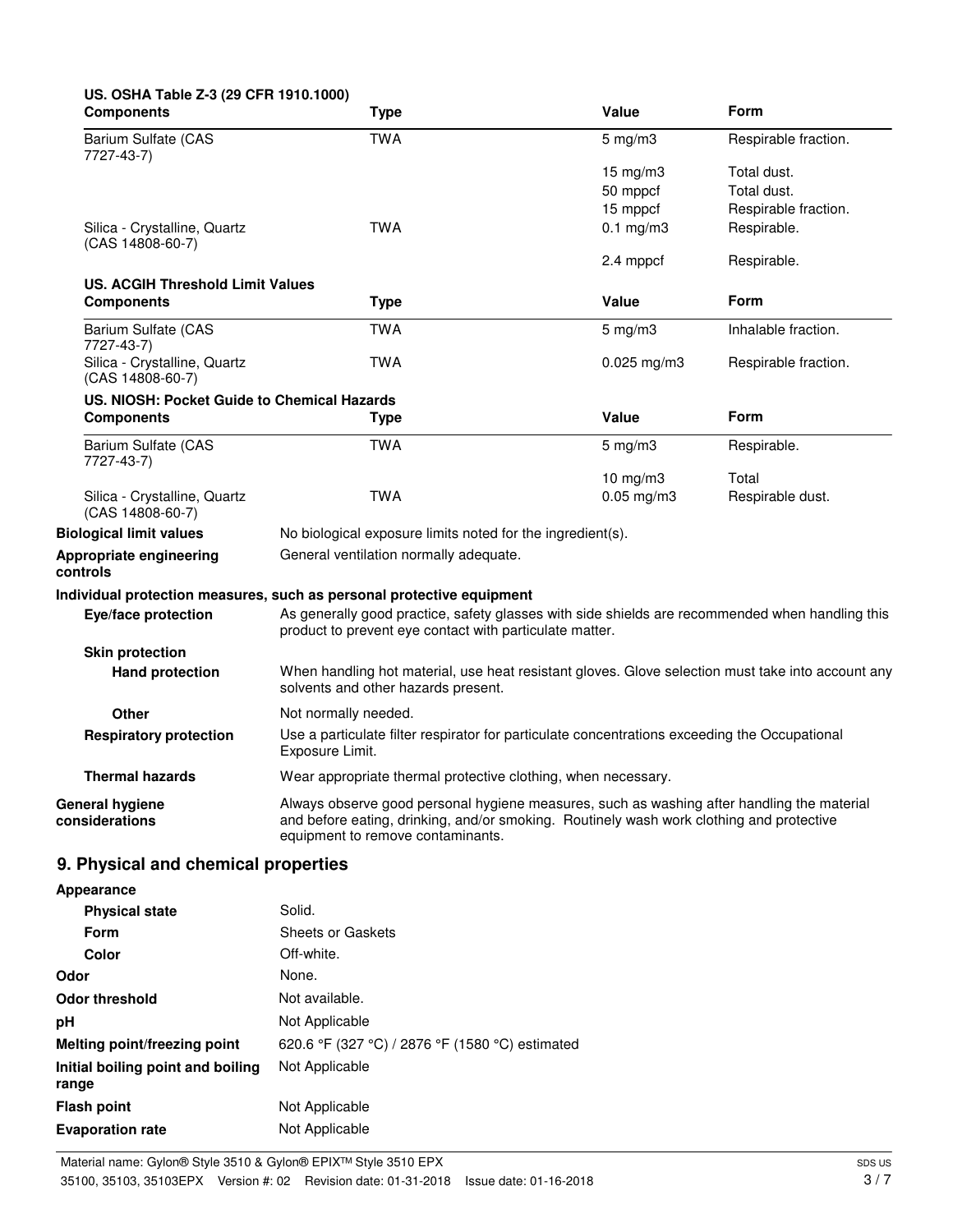| Flammability (solid, gas)                         | Not available.               |
|---------------------------------------------------|------------------------------|
| Upper/lower flammability or explosive limits      |                              |
| <b>Flammability limit - lower</b><br>$(\%)$       | Not Applicable               |
| <b>Flammability limit - upper</b><br>$(\%)$       | Not Applicable               |
| Explosive limit - lower (%)                       | Not available.               |
| Explosive limit - upper (%)                       | Not available.               |
| Vapor pressure                                    | Not available.               |
| <b>Vapor density</b>                              | Not available.               |
| <b>Relative density</b>                           | Not available.               |
| Solubility(ies)                                   |                              |
| Solubility (water)                                | Not Soluble                  |
| <b>Partition coefficient</b><br>(n-octanol/water) | Not Applicable               |
| <b>Auto-ignition temperature</b>                  | 968 - 1040 °F (520 - 560 °C) |
| <b>Decomposition temperature</b>                  | $>$ 500 °F ( $>$ 260 °C)     |
| <b>Viscosity</b>                                  | Not Applicable               |
| <b>Other information</b>                          |                              |
| <b>Specific gravity</b>                           | 2.85                         |
| 10 Stability and reactivity                       |                              |

# **10. Stability and reactivity**

| Reactivity                                   | The product is stable and non-reactive under normal conditions of use, storage and transport.                                                                                                                                                                                                                       |  |  |
|----------------------------------------------|---------------------------------------------------------------------------------------------------------------------------------------------------------------------------------------------------------------------------------------------------------------------------------------------------------------------|--|--|
| <b>Chemical stability</b>                    | Material is stable under normal conditions.                                                                                                                                                                                                                                                                         |  |  |
| <b>Possibility of hazardous</b><br>reactions | No dangerous reaction known under conditions of normal use.                                                                                                                                                                                                                                                         |  |  |
| <b>Conditions to avoid</b>                   | Keep away from heat, sparks and open flame.                                                                                                                                                                                                                                                                         |  |  |
| Incompatible materials                       | Incompatible or can react with finely divided metal powders (e.g. aluminum and magnesium),<br>molten alkali metals, and potent oxidizers like fluorine and related compounds like chlorine<br>trifluoride. Contact with incompatibles can cause fire or explosion.                                                  |  |  |
| <b>Hazardous decomposition</b><br>products   | Composition of by-products from the result of a fire or thermal decomposition will vary depending<br>on the specific conditions. Hazardous gases/vapors possibly evolved include smoke, hydrogen<br>fluoride, carbonyl fluoride, perfluorocarbon olefins and carbon monoxide. There may be others<br>unknown to us. |  |  |

## **11. Toxicological information**

### **Information on likely routes of exposure**

| Inhalation                                                                         | No adverse effects due to inhalation are expected.                                                                                                                                                                                                                                                                                                                                                                                                                                                                                                                                                                                                                                              |  |  |
|------------------------------------------------------------------------------------|-------------------------------------------------------------------------------------------------------------------------------------------------------------------------------------------------------------------------------------------------------------------------------------------------------------------------------------------------------------------------------------------------------------------------------------------------------------------------------------------------------------------------------------------------------------------------------------------------------------------------------------------------------------------------------------------------|--|--|
| <b>Skin contact</b>                                                                | No adverse effects due to skin contact are expected.                                                                                                                                                                                                                                                                                                                                                                                                                                                                                                                                                                                                                                            |  |  |
| Eye contact                                                                        | Direct contact with eyes may cause temporary irritation.                                                                                                                                                                                                                                                                                                                                                                                                                                                                                                                                                                                                                                        |  |  |
| Ingestion                                                                          | Expected to be a low ingestion hazard.                                                                                                                                                                                                                                                                                                                                                                                                                                                                                                                                                                                                                                                          |  |  |
| Symptoms related to the<br>physical, chemical and<br>toxicological characteristics | Direct contact with eyes may cause temporary irritation.                                                                                                                                                                                                                                                                                                                                                                                                                                                                                                                                                                                                                                        |  |  |
| Information on toxicological effects                                               |                                                                                                                                                                                                                                                                                                                                                                                                                                                                                                                                                                                                                                                                                                 |  |  |
| <b>Acute toxicity</b>                                                              | No effects due to exposure to the product are anticipated. If exposed to thermal decomposition<br>products of the PTFE, temporary symptoms of polymer fume fever, a temporary flu-like illness<br>with chills, fever, and sometimes cough, of approximately 24 hours duration may arise. There are<br>some reports in the literature of persistent pulmonary effects in individuals, especially smokers,<br>who have repeated episodes of polymer fume fever. Because of complicating factors, such as<br>mixed exposures and smoking history, these findings are uncertain. Small amounts of carbonyl<br>fluoride and hydrogen fluoride may also be evolved when PTFE is overheated or burned. |  |  |

## **Skin corrosion/irritation** Prolonged skin contact may cause temporary irritation. **Serious eye damage/eye** Direct contact with eyes may cause temporary irritation. **irritation**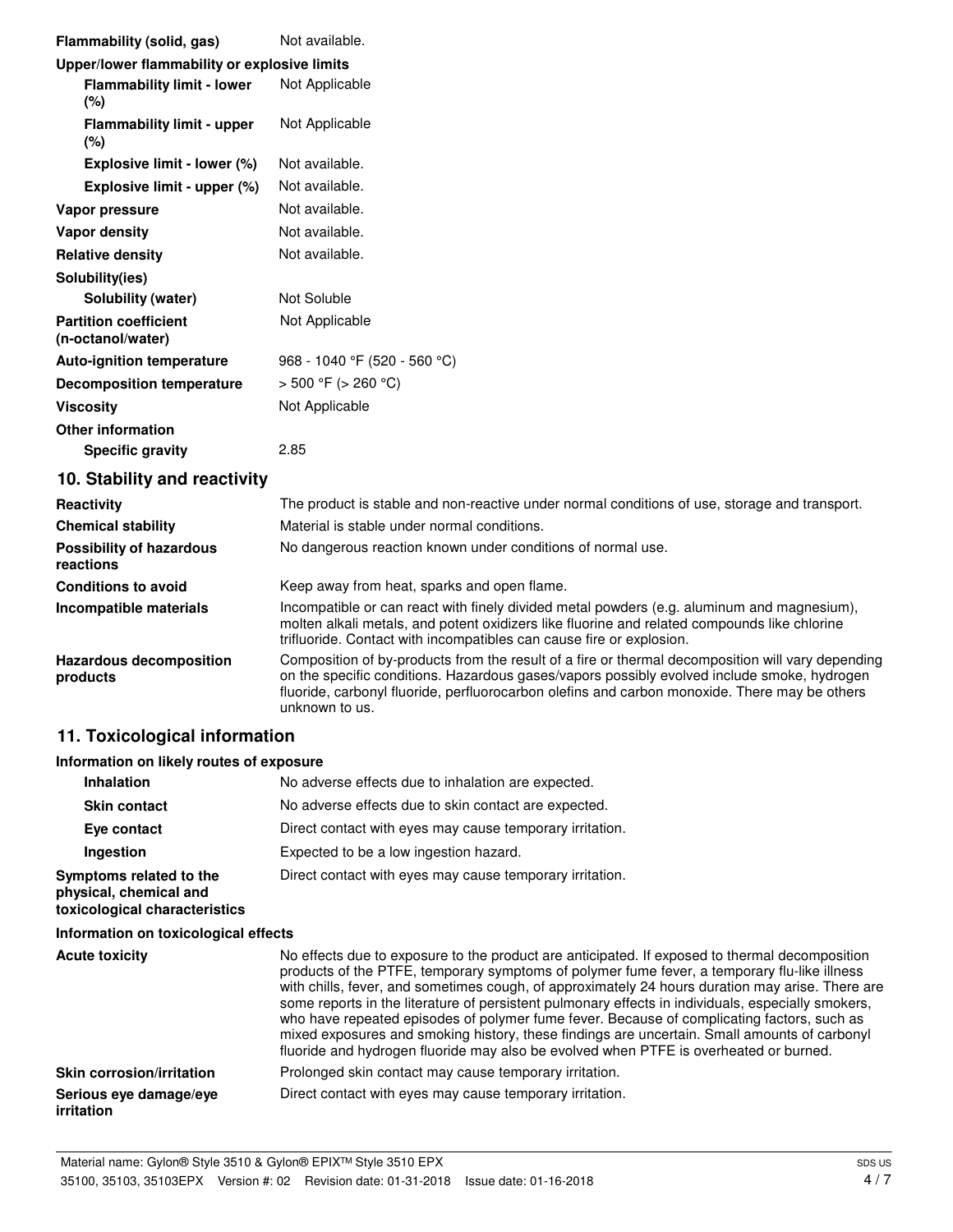| Respiratory or skin sensitization                                                               |                                                                                                                                                                                                                                                                                                                                                                                                                                                                                                                                                                                                                                                                                                                                                                                                                                                                                                                                                                                                                                                                                                                                                                                                                                                                                                                                                                                             |                                  |                                                                                                                                                                                                       |
|-------------------------------------------------------------------------------------------------|---------------------------------------------------------------------------------------------------------------------------------------------------------------------------------------------------------------------------------------------------------------------------------------------------------------------------------------------------------------------------------------------------------------------------------------------------------------------------------------------------------------------------------------------------------------------------------------------------------------------------------------------------------------------------------------------------------------------------------------------------------------------------------------------------------------------------------------------------------------------------------------------------------------------------------------------------------------------------------------------------------------------------------------------------------------------------------------------------------------------------------------------------------------------------------------------------------------------------------------------------------------------------------------------------------------------------------------------------------------------------------------------|----------------------------------|-------------------------------------------------------------------------------------------------------------------------------------------------------------------------------------------------------|
| <b>Respiratory sensitization</b>                                                                | Not a respiratory sensitizer.                                                                                                                                                                                                                                                                                                                                                                                                                                                                                                                                                                                                                                                                                                                                                                                                                                                                                                                                                                                                                                                                                                                                                                                                                                                                                                                                                               |                                  |                                                                                                                                                                                                       |
| <b>Skin sensitization</b>                                                                       | This product is not expected to cause skin sensitization.                                                                                                                                                                                                                                                                                                                                                                                                                                                                                                                                                                                                                                                                                                                                                                                                                                                                                                                                                                                                                                                                                                                                                                                                                                                                                                                                   |                                  |                                                                                                                                                                                                       |
| Germ cell mutagenicity                                                                          | No data available to indicate product or any components present at greater than 0.1% are<br>mutagenic or genotoxic.                                                                                                                                                                                                                                                                                                                                                                                                                                                                                                                                                                                                                                                                                                                                                                                                                                                                                                                                                                                                                                                                                                                                                                                                                                                                         |                                  |                                                                                                                                                                                                       |
| Carcinogenicity                                                                                 | In 1997, IARC (the International Agency for Research on Cancer) concluded that crystalline silica<br>inhaled from occupational sources can cause lung cancer in humans. However in making the<br>overall evaluation, IARC noted that "carcinogenicity was not detected in all industrial<br>circumstances studied. Carcinogenicity may be dependent on inherent characteristics of the<br>crystalline silica or on external factors affecting its biological activity or distribution of its<br>polymorphs." (IARC Monographs on the evaluation of the carcinogenic risks of chemicals to<br>humans, Silica, silicates dust and organic fibres, 1997, Vol. 68, IARC, Lyon, France.) In June<br>2003, SCOEL (the EU Scientific Committee on Occupational Exposure Limits) concluded that the<br>main effect in humans of the inhalation of respirable crystalline silica dust is silicosis. "There is<br>sufficient information to conclude that the relative risk of lung cancer is increased in persons with<br>silicosis (and, apparently, not in employees without silicosis exposed to silica dust in quarries and<br>in the ceramic industry). Therefore, preventing the onset of silicosis will also reduce the cancer<br>risk" (SCOEL SUM Doc 94-final, June 2003) Occupational exposure to respirable dust and<br>respirable crystalline silica should be monitored and controlled. |                                  |                                                                                                                                                                                                       |
| IARC Monographs. Overall Evaluation of Carcinogenicity                                          |                                                                                                                                                                                                                                                                                                                                                                                                                                                                                                                                                                                                                                                                                                                                                                                                                                                                                                                                                                                                                                                                                                                                                                                                                                                                                                                                                                                             |                                  |                                                                                                                                                                                                       |
| Polytetrafluoroethylene (PTFE) (CAS 9002-84-0)<br>Silica - Crystalline, Quartz (CAS 14808-60-7) | OSHA Specifically Regulated Substances (29 CFR 1910.1001-1052)                                                                                                                                                                                                                                                                                                                                                                                                                                                                                                                                                                                                                                                                                                                                                                                                                                                                                                                                                                                                                                                                                                                                                                                                                                                                                                                              | 1 Carcinogenic to humans.        | 3 Not classifiable as to carcinogenicity to humans.                                                                                                                                                   |
| Silica - Crystalline, Quartz (CAS 14808-60-7)                                                   |                                                                                                                                                                                                                                                                                                                                                                                                                                                                                                                                                                                                                                                                                                                                                                                                                                                                                                                                                                                                                                                                                                                                                                                                                                                                                                                                                                                             | Cancer                           |                                                                                                                                                                                                       |
|                                                                                                 | US. National Toxicology Program (NTP) Report on Carcinogens                                                                                                                                                                                                                                                                                                                                                                                                                                                                                                                                                                                                                                                                                                                                                                                                                                                                                                                                                                                                                                                                                                                                                                                                                                                                                                                                 |                                  |                                                                                                                                                                                                       |
| Silica - Crystalline, Quartz (CAS 14808-60-7)                                                   |                                                                                                                                                                                                                                                                                                                                                                                                                                                                                                                                                                                                                                                                                                                                                                                                                                                                                                                                                                                                                                                                                                                                                                                                                                                                                                                                                                                             | Known To Be Human Carcinogen.    |                                                                                                                                                                                                       |
| <b>Reproductive toxicity</b>                                                                    | This product is not expected to cause reproductive or developmental effects.                                                                                                                                                                                                                                                                                                                                                                                                                                                                                                                                                                                                                                                                                                                                                                                                                                                                                                                                                                                                                                                                                                                                                                                                                                                                                                                |                                  |                                                                                                                                                                                                       |
| Specific target organ toxicity -<br>single exposure                                             | Not classified.                                                                                                                                                                                                                                                                                                                                                                                                                                                                                                                                                                                                                                                                                                                                                                                                                                                                                                                                                                                                                                                                                                                                                                                                                                                                                                                                                                             |                                  |                                                                                                                                                                                                       |
| Specific target organ toxicity -<br>repeated exposure                                           | Not classified.                                                                                                                                                                                                                                                                                                                                                                                                                                                                                                                                                                                                                                                                                                                                                                                                                                                                                                                                                                                                                                                                                                                                                                                                                                                                                                                                                                             |                                  |                                                                                                                                                                                                       |
| <b>Aspiration hazard</b>                                                                        | Not an aspiration hazard.                                                                                                                                                                                                                                                                                                                                                                                                                                                                                                                                                                                                                                                                                                                                                                                                                                                                                                                                                                                                                                                                                                                                                                                                                                                                                                                                                                   |                                  |                                                                                                                                                                                                       |
| 12. Ecological information                                                                      |                                                                                                                                                                                                                                                                                                                                                                                                                                                                                                                                                                                                                                                                                                                                                                                                                                                                                                                                                                                                                                                                                                                                                                                                                                                                                                                                                                                             |                                  |                                                                                                                                                                                                       |
| <b>Ecotoxicity</b>                                                                              |                                                                                                                                                                                                                                                                                                                                                                                                                                                                                                                                                                                                                                                                                                                                                                                                                                                                                                                                                                                                                                                                                                                                                                                                                                                                                                                                                                                             |                                  | The product is not classified as environmentally hazardous. However, this does not exclude the<br>possibility that large or frequent spills can have a harmful or damaging effect on the environment. |
| <b>Components</b>                                                                               | <b>Species</b>                                                                                                                                                                                                                                                                                                                                                                                                                                                                                                                                                                                                                                                                                                                                                                                                                                                                                                                                                                                                                                                                                                                                                                                                                                                                                                                                                                              |                                  | <b>Test Results</b>                                                                                                                                                                                   |
| Barium Sulfate (CAS 7727-43-7)                                                                  |                                                                                                                                                                                                                                                                                                                                                                                                                                                                                                                                                                                                                                                                                                                                                                                                                                                                                                                                                                                                                                                                                                                                                                                                                                                                                                                                                                                             |                                  |                                                                                                                                                                                                       |
| <b>Aquatic</b>                                                                                  |                                                                                                                                                                                                                                                                                                                                                                                                                                                                                                                                                                                                                                                                                                                                                                                                                                                                                                                                                                                                                                                                                                                                                                                                                                                                                                                                                                                             |                                  |                                                                                                                                                                                                       |
| Crustacea                                                                                       | <b>EC50</b>                                                                                                                                                                                                                                                                                                                                                                                                                                                                                                                                                                                                                                                                                                                                                                                                                                                                                                                                                                                                                                                                                                                                                                                                                                                                                                                                                                                 | Tubificid worm (Tubifex tubifex) | 28.61 - 38.03 mg/l, 48 hours                                                                                                                                                                          |
|                                                                                                 | * Estimates for product may be based on additional component data not shown.                                                                                                                                                                                                                                                                                                                                                                                                                                                                                                                                                                                                                                                                                                                                                                                                                                                                                                                                                                                                                                                                                                                                                                                                                                                                                                                |                                  |                                                                                                                                                                                                       |
| Persistence and degradability                                                                   | No data is available on the degradability of this product.                                                                                                                                                                                                                                                                                                                                                                                                                                                                                                                                                                                                                                                                                                                                                                                                                                                                                                                                                                                                                                                                                                                                                                                                                                                                                                                                  |                                  |                                                                                                                                                                                                       |
| <b>Bioaccumulative potential</b>                                                                | No data available.                                                                                                                                                                                                                                                                                                                                                                                                                                                                                                                                                                                                                                                                                                                                                                                                                                                                                                                                                                                                                                                                                                                                                                                                                                                                                                                                                                          |                                  |                                                                                                                                                                                                       |
| <b>Mobility in soil</b>                                                                         | No data available.                                                                                                                                                                                                                                                                                                                                                                                                                                                                                                                                                                                                                                                                                                                                                                                                                                                                                                                                                                                                                                                                                                                                                                                                                                                                                                                                                                          |                                  |                                                                                                                                                                                                       |
| Other adverse effects                                                                           |                                                                                                                                                                                                                                                                                                                                                                                                                                                                                                                                                                                                                                                                                                                                                                                                                                                                                                                                                                                                                                                                                                                                                                                                                                                                                                                                                                                             |                                  | No other adverse environmental effects (e.g. ozone depletion, photochemical ozone creation<br>potential, endocrine disruption, global warming potential) are expected from this component.            |
| 13. Disposal considerations                                                                     |                                                                                                                                                                                                                                                                                                                                                                                                                                                                                                                                                                                                                                                                                                                                                                                                                                                                                                                                                                                                                                                                                                                                                                                                                                                                                                                                                                                             |                                  |                                                                                                                                                                                                       |
| <b>Disposal instructions</b>                                                                    | Not available.                                                                                                                                                                                                                                                                                                                                                                                                                                                                                                                                                                                                                                                                                                                                                                                                                                                                                                                                                                                                                                                                                                                                                                                                                                                                                                                                                                              |                                  |                                                                                                                                                                                                       |
| <b>Local disposal regulations</b>                                                               | Dispose in accordance with all applicable regulations.                                                                                                                                                                                                                                                                                                                                                                                                                                                                                                                                                                                                                                                                                                                                                                                                                                                                                                                                                                                                                                                                                                                                                                                                                                                                                                                                      |                                  |                                                                                                                                                                                                       |
| Hazardous waste code                                                                            | disposal company.                                                                                                                                                                                                                                                                                                                                                                                                                                                                                                                                                                                                                                                                                                                                                                                                                                                                                                                                                                                                                                                                                                                                                                                                                                                                                                                                                                           |                                  | The waste code should be assigned in discussion between the user, the producer and the waste                                                                                                          |
| Waste from residues / unused<br>products                                                        | Dispose of in accordance with local regulations.                                                                                                                                                                                                                                                                                                                                                                                                                                                                                                                                                                                                                                                                                                                                                                                                                                                                                                                                                                                                                                                                                                                                                                                                                                                                                                                                            |                                  |                                                                                                                                                                                                       |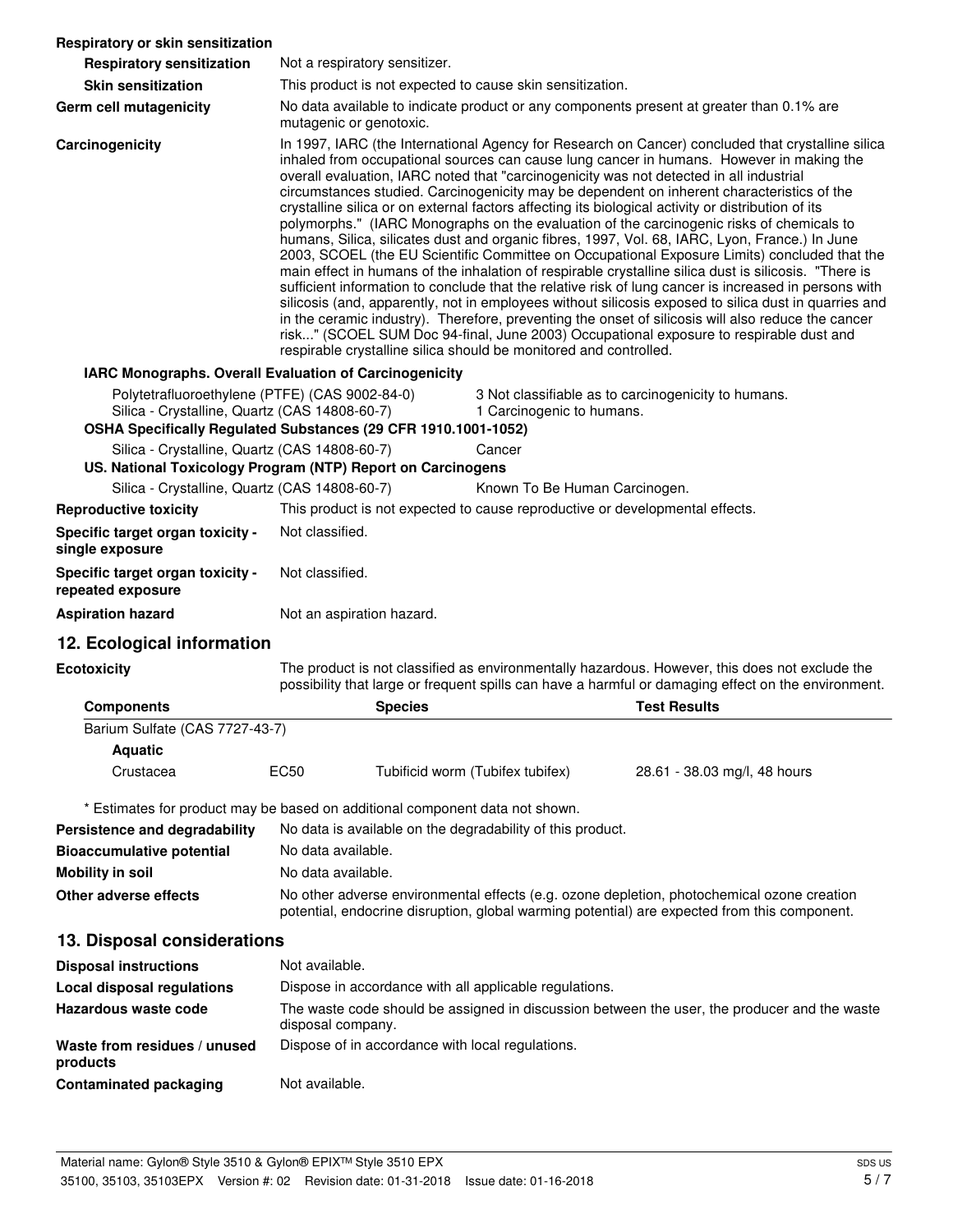## **14. Transport information**

#### **DOT**

Not regulated as dangerous goods.

### **IATA**

Not regulated as dangerous goods.

#### **IMDG**

Not regulated as dangerous goods.

**Transport in bulk according to** Not applicable. **Annex II of MARPOL 73/78 and the IBC Code**

## **15. Regulatory information**

| 19. Regulatory Information                                                                              |                                                                       |                                                                                                                                                                                                            |                        |
|---------------------------------------------------------------------------------------------------------|-----------------------------------------------------------------------|------------------------------------------------------------------------------------------------------------------------------------------------------------------------------------------------------------|------------------------|
| <b>US federal regulations</b>                                                                           | Communication Standard, 29 CFR 1910.1200.                             | All components are on the U.S. EPA TSCA Inventory List.<br>This product is not known to be a "Hazardous Chemical" as defined by the OSHA Hazard                                                            |                        |
| TSCA Section 12(b) Export Notification (40 CFR 707, Subpt. D)                                           |                                                                       |                                                                                                                                                                                                            |                        |
| Not regulated.                                                                                          |                                                                       |                                                                                                                                                                                                            |                        |
| <b>TSCA Chemical Action Plans, Chemicals of Concern</b>                                                 |                                                                       |                                                                                                                                                                                                            |                        |
| Polytetrafluoroethylene (PTFE) (CAS 9002-84-0)<br><b>CERCLA Hazardous Substance List (40 CFR 302.4)</b> |                                                                       | Long-Chain Perfluorinated Chemicals (PFCs) Action Plan                                                                                                                                                     |                        |
| Barium Sulfate (CAS 7727-43-7)<br><b>SARA 304 Emergency release notification</b>                        |                                                                       | Listed.                                                                                                                                                                                                    |                        |
| Not regulated.                                                                                          |                                                                       |                                                                                                                                                                                                            |                        |
| OSHA Specifically Regulated Substances (29 CFR 1910.1001-1052)                                          |                                                                       |                                                                                                                                                                                                            |                        |
| Silica - Crystalline, Quartz (CAS 14808-60-7)                                                           |                                                                       | Cancer                                                                                                                                                                                                     |                        |
|                                                                                                         |                                                                       | lung effects<br>immune system effects<br>kidney effects                                                                                                                                                    |                        |
| Superfund Amendments and Reauthorization Act of 1986 (SARA)                                             |                                                                       |                                                                                                                                                                                                            |                        |
| <b>SARA 302 Extremely hazardous substance</b>                                                           |                                                                       |                                                                                                                                                                                                            |                        |
| Not listed.                                                                                             |                                                                       |                                                                                                                                                                                                            |                        |
| SARA 313 (TRI reporting)<br>Not regulated.                                                              |                                                                       |                                                                                                                                                                                                            |                        |
|                                                                                                         |                                                                       |                                                                                                                                                                                                            |                        |
| Other federal regulations                                                                               |                                                                       |                                                                                                                                                                                                            |                        |
| Clean Air Act (CAA) Section 112 Hazardous Air Pollutants (HAPs) List                                    |                                                                       |                                                                                                                                                                                                            |                        |
| Not regulated.<br>Clean Air Act (CAA) Section 112(r) Accidental Release Prevention (40 CFR 68.130)      |                                                                       |                                                                                                                                                                                                            |                        |
| Not regulated.                                                                                          |                                                                       |                                                                                                                                                                                                            |                        |
| <b>Safe Drinking Water Act</b><br>(SDWA)                                                                | Not regulated.                                                        |                                                                                                                                                                                                            |                        |
| US state regulations                                                                                    |                                                                       |                                                                                                                                                                                                            |                        |
| <b>California Proposition 65</b>                                                                        |                                                                       |                                                                                                                                                                                                            |                        |
|                                                                                                         |                                                                       | WARNING: California Safe Drinking Water and Toxic Enforcement Act of 1986 (Proposition 65): This material<br>is not known to contain any chemicals currently listed as carcinogens or reproductive toxins. |                        |
|                                                                                                         | California Proposition 65 - CRT: Listed date/Carcinogenic substance   |                                                                                                                                                                                                            |                        |
|                                                                                                         | Silica - Crystalline, Quartz (CAS 14808-60-7) Listed: October 1, 1988 |                                                                                                                                                                                                            |                        |
| subd. $(a)$                                                                                             |                                                                       | US. California. Candidate Chemicals List. Safer Consumer Products Regulations (Cal. Code Regs, tit. 22, 69502.3,                                                                                           |                        |
|                                                                                                         | Silica - Crystalline, Quartz (CAS 14808-60-7)                         |                                                                                                                                                                                                            |                        |
| <b>International Inventories</b>                                                                        |                                                                       |                                                                                                                                                                                                            |                        |
| Country(s) or region                                                                                    | Inventory name                                                        |                                                                                                                                                                                                            | On inventory (yes/no)* |
| Australia                                                                                               | Australian Inventory of Chemical Substances (AICS)                    |                                                                                                                                                                                                            | Yes                    |
| Canada                                                                                                  | Domestic Substances List (DSL)                                        |                                                                                                                                                                                                            | Yes                    |

Canada Non-Domestic Substances List (NDSL) No